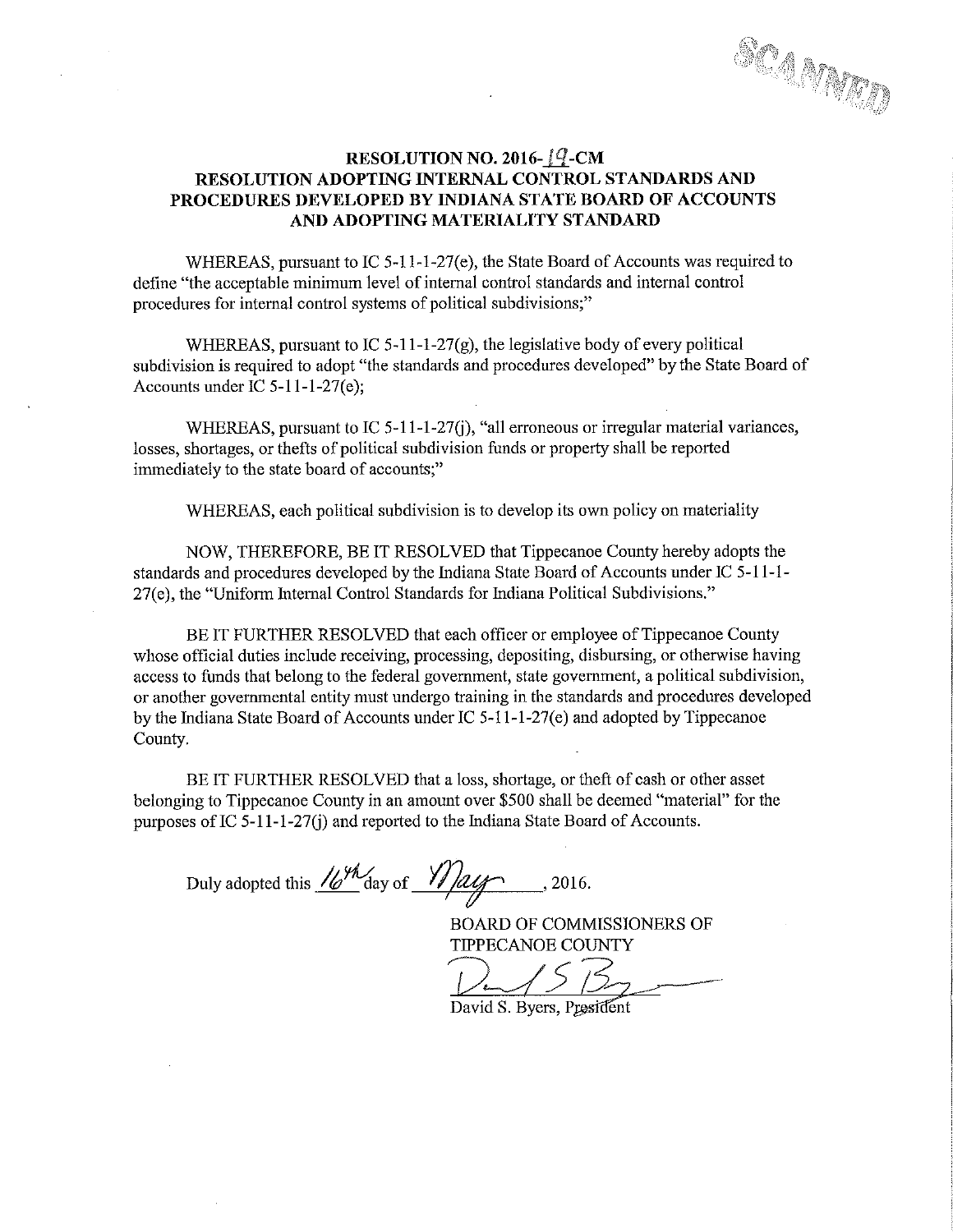Tracy A. Brown, Vice President

fiomas P. Murtaugh, Member

ATTEST:

 $\mathcal{L}$ 

*Vliente Monton Lines*<br>Robert Plantenga, Auditor of Tippecanoe County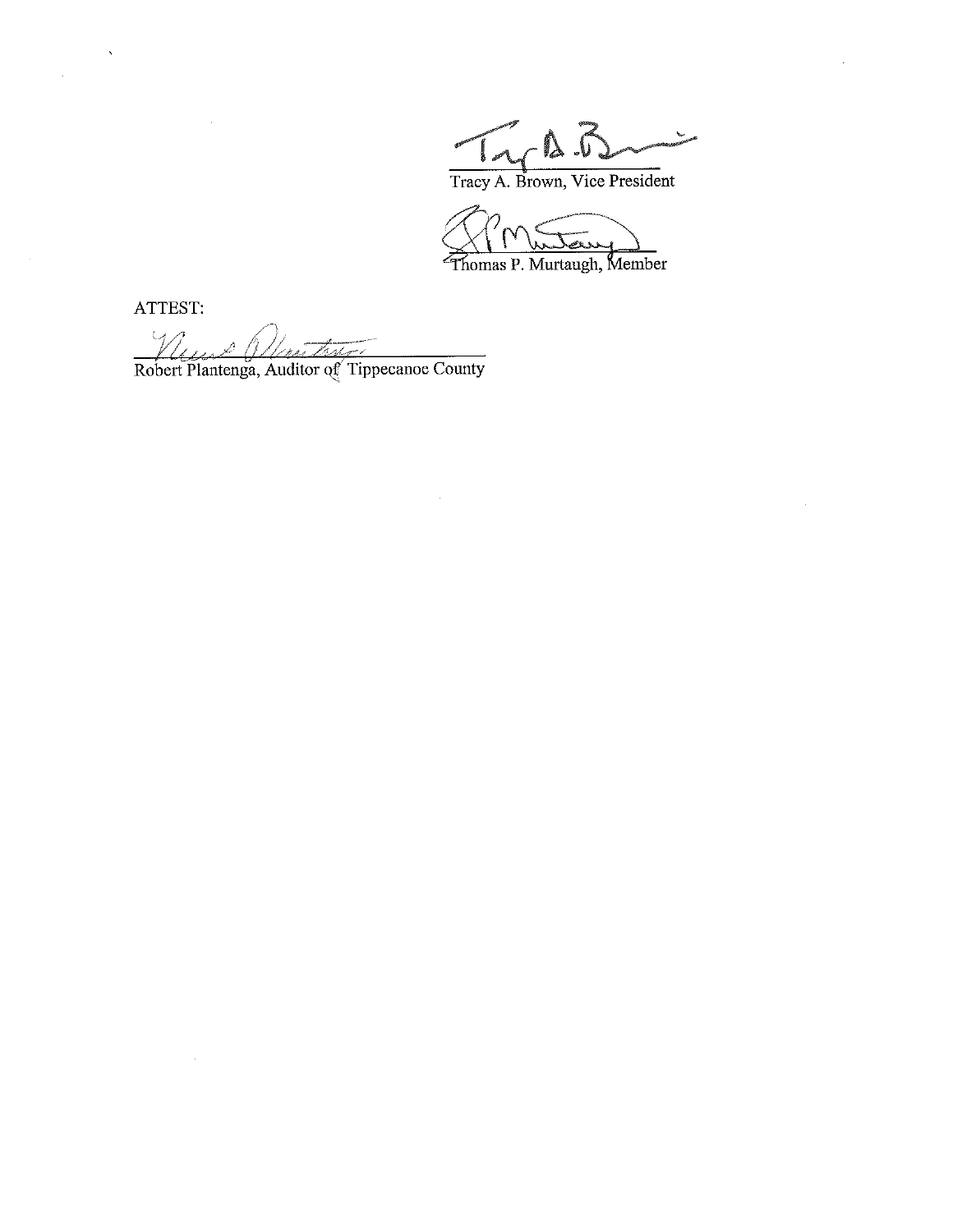#### IC 5-11-1—27

### Local governmental internal controls; personne<sup>l</sup> training; violations; reporting misappropriations

Sec. 27. (a) As used in this section, "legislative body" has the meaning set forth in IC 36—1-2-9.

(b) As used in this section, "material" means <sup>a</sup> significant or consequential amount, as determined by the state examiner and approved by the audit committee.

(c) As used in this section, "personnel" means an officer or employee of <sup>a</sup> political subdivision whose official duties include receiving, processing, depositing, disbursing, or otherwise having access to funds that belong to the federal government, state government, <sup>a</sup> political subdivision, or another governmental entity.

((1) As used in this section, "political subdivision" has the meaning set forth in IC 5-11—10.5—1.

(e) In the compliance guidelines authorized under section <sup>24</sup> of this chapter, the state board of accounts shall define and the audit committee shall approve not later than November 1, 2015, the acceptable minimum level of internal control standards and internal control procedures for internal control systems of political subdivisions, including the following:

(1) Control environment.

(2) Risk assessment.

(3) Control activities.

(4) Information and communication.

(5) Monitoring.

The internal control standards and procedures shall be developed to promote governmen<sup>t</sup> accountability and transparency.

(f) Not later than November 1, 2015, the state board of accounts shall develop or designate approved personne<sup>l</sup> training materials as approved by the audit committee, to implement this section.

(g) After June 30, 2016, the legislative body of <sup>a</sup> political subdivision shall ensure that:

(1) the internal control standards and procedures developed under subsection (c) are adopted by the political subdivision; and

(2) personne<sup>l</sup> receive training concerning the internal control standards and procedures adopted by the political subdivision.

(h) After June 30, 2016, the fiscal officer of <sup>a</sup> political subdivision shall certify in writing that:

(l) the minimum internal control standards and procedures defined under subsection (e) have been adopted by the political subdivision; and

(2) personnel, who are not otherwise on leave status, have received training as required by subsection (g)(2).

The certification shall be filed with the state board of accounts at the same time as the annual financial report required by section  $4(a)$  of this chapter is filed.<sup>1</sup> The certification shall be filed electronically in the manner prescribed under IC 5—l4~3.8-7.

 $(i)$  After June 30, 2016, if the state board of accounts finds during an audit of a political subdivision that:

(l) the political subdivision has not adopted the internal control standards and procedures required under subsection  $(g)(1)$ ; or

i $160$  days after close of fiscal year, so Aug. 30?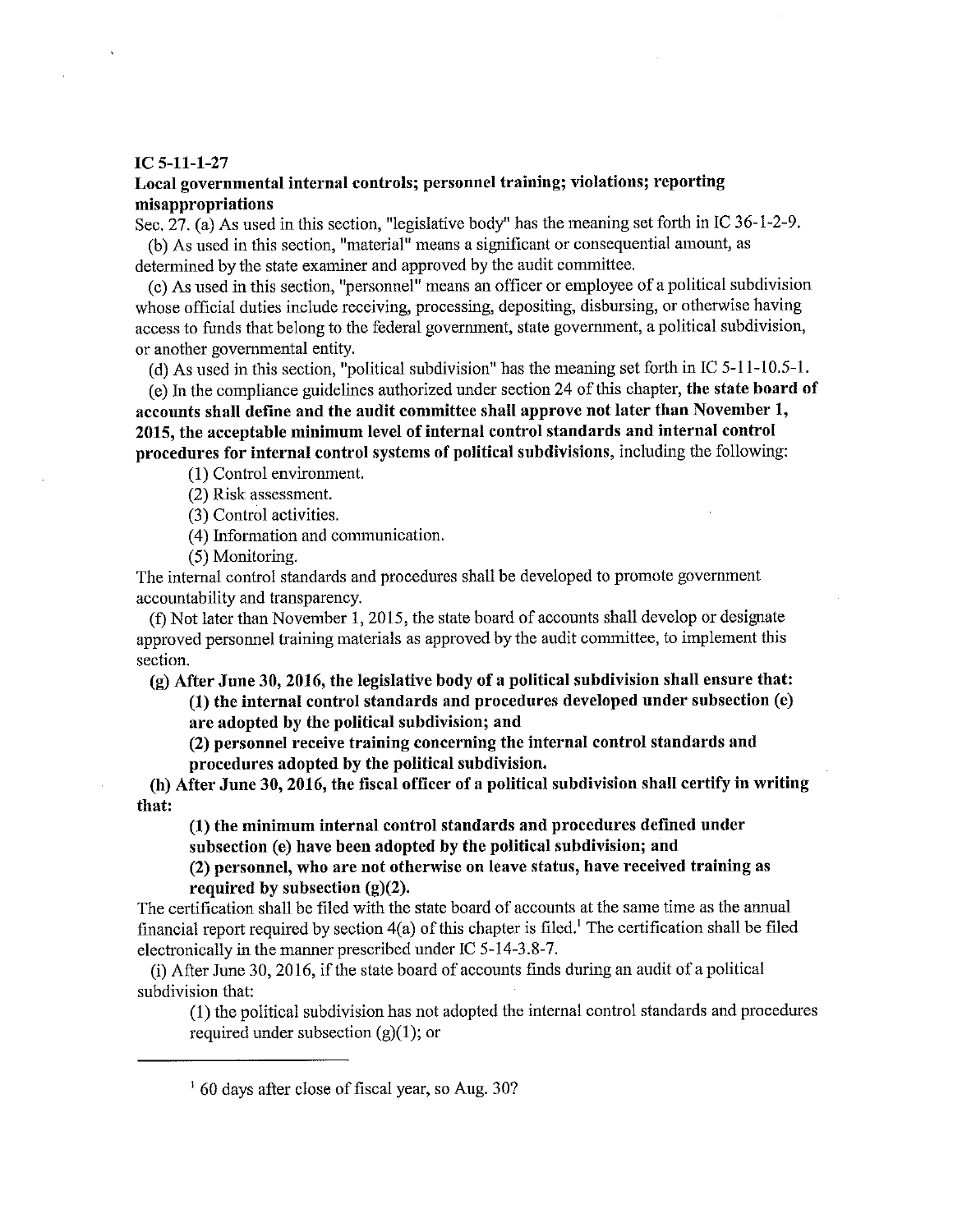(2) personnel of the political subdivision have not received the training required under subsection  $(g)(2)$ ;

the state board of accounts shall issue <sup>a</sup> comment in its examination report for the political subdivision. If, during a subsequent audit, the state board of accounts finds a violation described in subdivision (1) or (2) has not been corrected, the political subdivision has sixty (60) days after the date the state board of accounts notifies the political subdivision of its findings to correct the violation. If <sup>a</sup> violation is not corrected within the required period, the state board of accounts shall forward the information to the department of local governmen<sup>t</sup> finance.

(j) All erroneous or irregular material variances, losses, shortages, or thefts of political subdivision funds or property shall be reported immediately to the state board of accounts. For all material variances, losses, shortages, or thefts, the state board of accounts shall:

(1) determine the amount of funds involved and report the amount to the appropriate

governmen<sup>t</sup> and law enforcement officials;

(2) determine the internal control weakness that contributed to or caused the condition; and

(3) make written recommendations to the appropriate legislative body or appropriate official overseeing the internal control system addressing:

(A) the method of correcting the condition; and

(B) the necessary internal control policies and internal control procedures that must be modified to prevent <sup>a</sup> recurrence of the condition.

(k) The legislative body or the appropriate official overseeing the internal control system shall immediately implement the policies and procedures recommended by the state board of accounts under subsection  $(i)(3)(B)$ .

(1) A public officer who has actual knowledge of or reasonable cause to believe that there has been <sup>a</sup> misappropriation of public funds or assets of the public office, including:

(1) information obtained as <sup>a</sup> result of <sup>a</sup> police report;

(2) an internal audit finding; or

(3) another source indicating that <sup>a</sup> misappropriation has

occurred;

shall immediately send written notice of the misappropriation to the state board of accounts and the prosecuting attorney serving in the area governe<sup>d</sup> by the political subdivision.

(m) If the attorney general institutes civil proceedings related to this section or under IC S-l 1-5-1, the attorney genera<sup>l</sup> shall seek, in addition to the recovery of any funds misappropriated, diverted, or unaccounted for, restitution of:

(1) costs incurred by the state board of accounts; and

(2) all costs and reasonable attorney's fees incurred by the attorney general; in connection with the civil proceedings.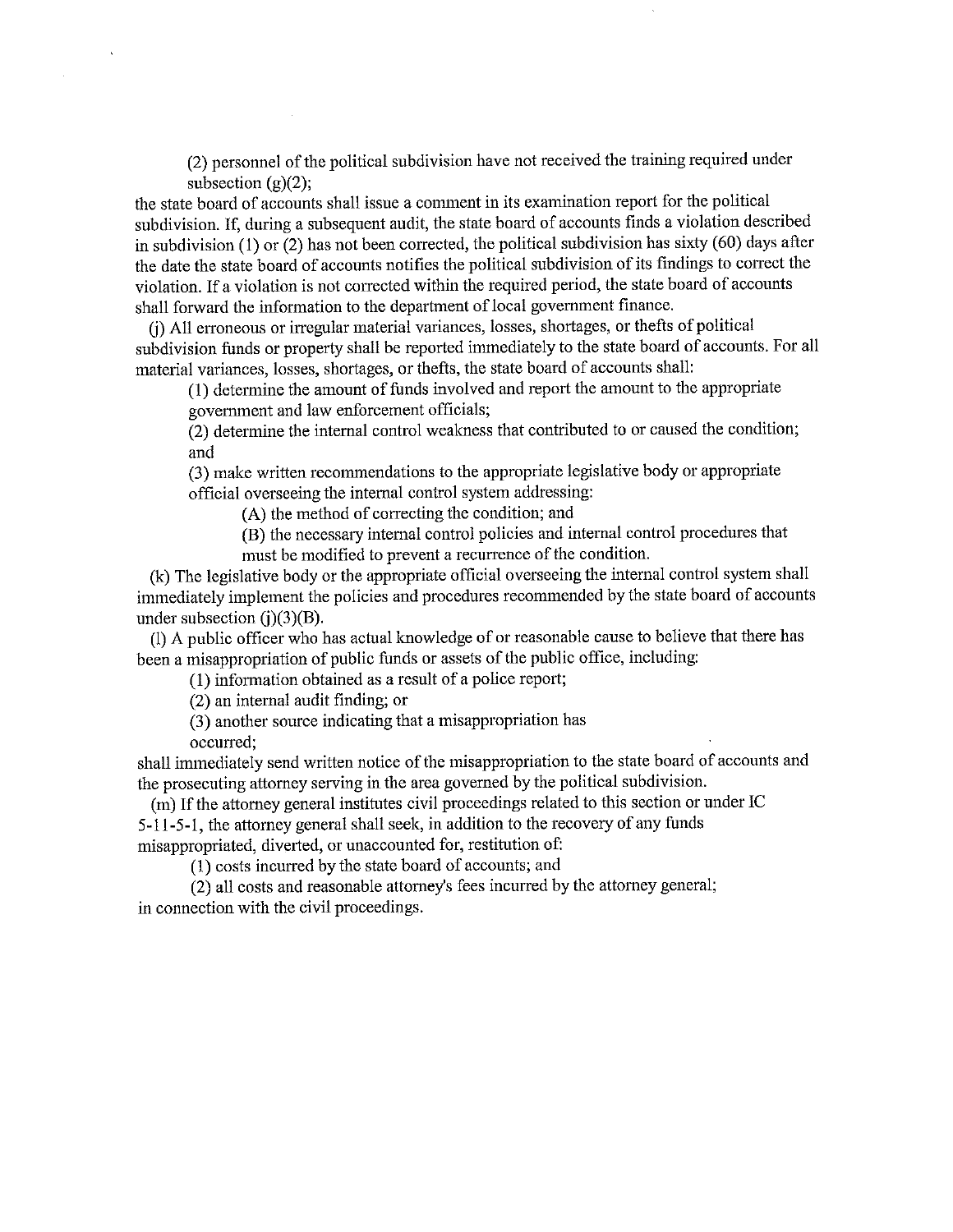From: Doug Masson [mailto:DJM@hlblaw.com] Sent: Thursday, May 12, 2016 8:45 AM To: Bob Plantenga; Commissioners; Dave Williams (dwilliams@purdueefcu.com) Cc: 'Greg Guerrettaz' Subject: RE: Internal Controls

Sounds good to me. Unless anyone wants to discuss the issue further, attached is the resolution adopting the 580A "Uniform internal Control Standards" and the \$500 materiality standard which I will forward to Linda for the Commissioners to consider on Monday.

--Doug

 $\ddot{\phantom{a}}$ 

From: Bob Plantenga [mailto:BPlantenga@tippecanoe.in.gov] Sent: Thursday, May 12, 2016 8:34 AM To: Doug Masson < DJM@hlblaw.com>; Commissioners < Commissioners@tippecanoe.in.gov>; Dave Williams (dwilliams@purdueefcu.com) <dwilliams@purdueefcu.com> Cc: 'Greg Guerrettaz' <finance@msn.com> Subject: RE: internal Controls

Doug:

i would think that \$500 is <sup>a</sup> good threshold of materiality. <sup>i</sup> know there were times in the Treasurers' Office when our Cash Book was off and we knew the next day that things would be ok (sometimes it was a, quietus timing issue or the BMV deposited funds in our bank account without us being informed). in those cases, we would be required to inform 880A. <sup>i</sup> do not think we want it to be zero but our tolerance for discrepancies should be very low.

## Robert A. Plantenga

Tippecanoe County Auditor

From: Doug Masson [mailto:DJM@hlblaw.com] Sent: Thursday, May 12, 2016 8:28 AM To: Bob Plantenga; Commissioners; Dave Williams (dwilliams@purdueefcu.com) Cc: 'Greg Guerrettaz' Subject: RE: Internal Controls

Bob:

I didn't see anything that particularly caught my eye with respect to the internal controls themselves, but the Wells County policy set <sup>a</sup> materiality threshold that <sup>i</sup> think we do need to set at some point in the near future. We can put that in the internal controls resolution or <sup>a</sup> separate one. IC 5-11-1-27(i) provides that "all erroneous or irregular material variances, losses, shortages, or thefts of political subdivision funds or property shall be reported immediately to the state board of accounts." State Board of Accounts has indicated that it's up to the political subdivision to set its materiality threshold.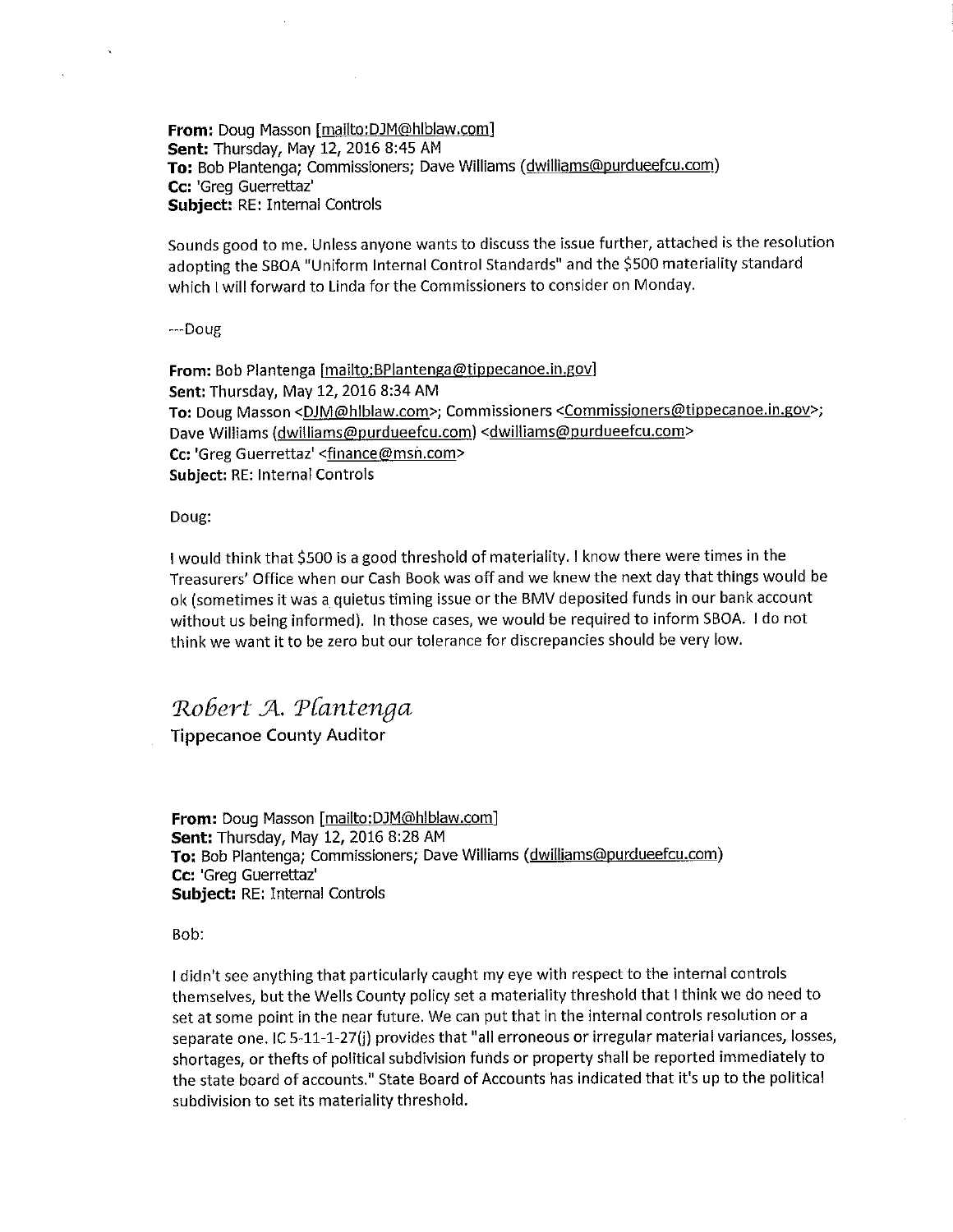The Wells County policy sets it at <sup>a</sup> one time cash loss of \$500, <sup>a</sup> recurring loss of at least \$50/month average, or creation of additional liabilities averaging \$1,000 per month. West Lafayette schools recently set the threshold at <sup>a</sup> \$5,000 loss of cash or other assets. The resolution is easy enoug<sup>h</sup> to prepare, but <sup>I</sup> need guidance on what we would like to set as <sup>a</sup> "material" loss such that the State Board of Accounts ought to be involved.

—-——Doug

From: Bob Plantenga [mailto:BPlantenga@tippecanoe.in.gov] Sent: Thursday, May 05, 2016 2:55 PM To: Doug Masson <DJM@hlblaw.com>; Commissioners <Commissioners@tippecanoe.in.gov>; Dave Williams (dwilliams@purdueefcu.com) <dwilliams@purdueefcu.com> Cc: 'Greg Guerrettaz' <finance@msn.com> Subject: RE: Internal Controls

Doug:

 should have shared this earlier, but attached are <sup>a</sup> couple of policies which I have received. Maybe there is something in those to catch your eye, or maybe not!

Robert A. Plantenga Tippecanoe County Auditor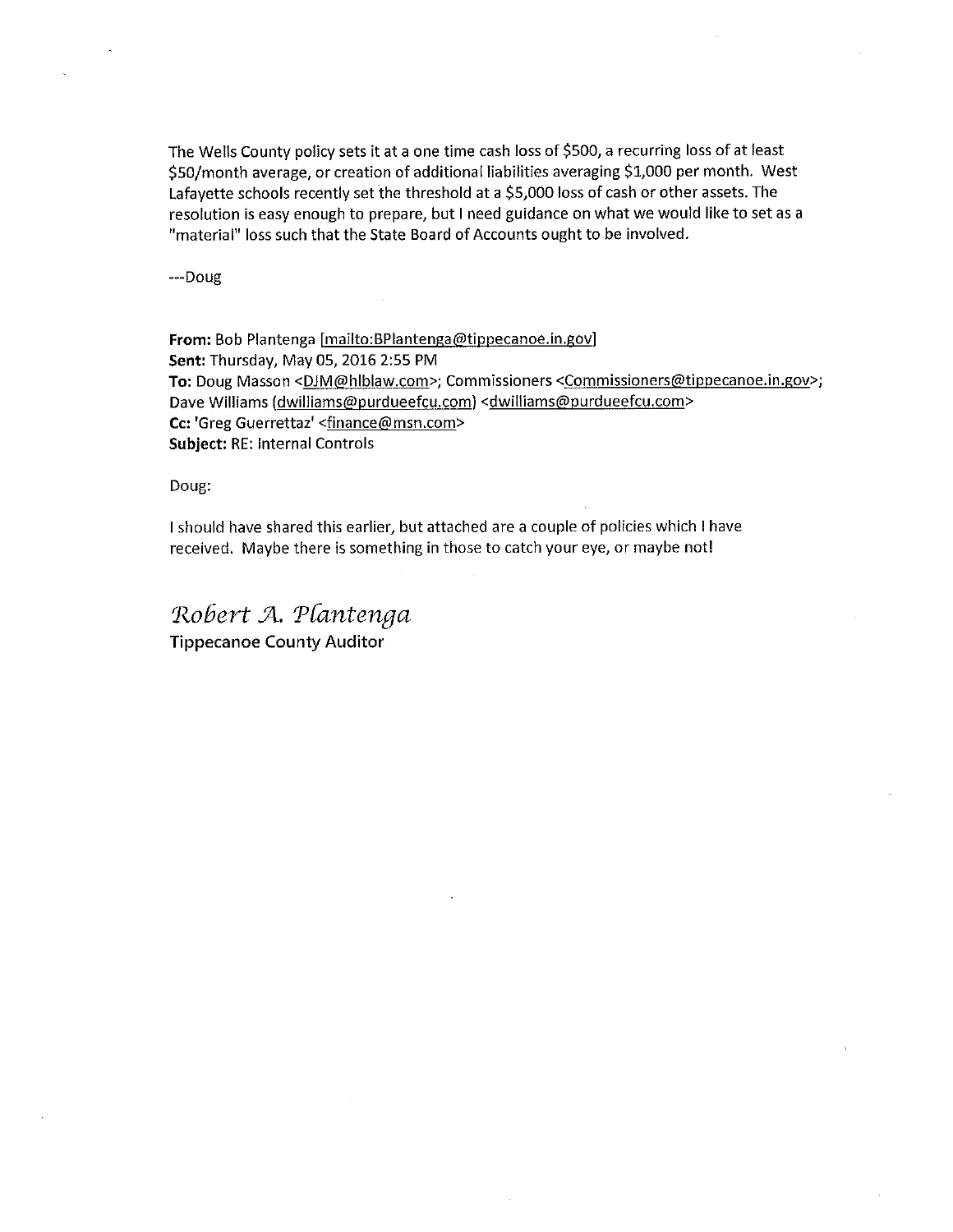From: Doug Masson [mailto:DJM@hlblaw.com] Sent: Thursday, May 05,2016 2:50 PM To: Commissioners; Bob Plantenga; Dave Williams (dwilliams@purdueefcu.com) Cc: 'Greg Guerrettaz' Subject: FW: Internal Controls

### All:

We need to move forward with adopting an internal controls resolution in the near future. The form of resolution I circulated a few weeks ago is attached. I am also attaching the relevant statute (IC 5—11—1-27]. The resolution itself does not need to be anything complicated -- <sup>i</sup> believe it's sufficient to declare that we are adopting DLGF's Uniform Standards and that personnel handling money need to be trained. (My sense that the resolution could be simple was bolstered earlier this week when a similar simple resolution that I had no part of creating was submitted to the W.L. School Board.)

The heavy lifting is with the training & with making sure that our internal controls comply with the Uniform Standards and correcting them where they don't.

---Doug

From: Doug Masson Sent: Monday, March 21, 2016 9:30 AM To: 'Bob Plantenga' <**BPlantenga@tippecanoe.in.gov>**; Tracy A. Brown <tabrown@tippecanoe.in.gov>; David Byers <dbyers@tippecanoe.in.gov> Cc: Tom Murtaugh <tmurtaugh@tippecanoe.in.gov>; Dave Williams (Williams council@comcast.net) <williams council@comcast.net>; Paula <sup>L</sup> Bennett <plbennett@tippecanoe.in.gov> Subject: RE: Internal Controls

### All:

As <sup>i</sup> read the statute (attached) , SBOA was required to define "the acceptable minimum level of internal control standards and internal control

procedures for internal control systems of political subdivisions." The statute requires political subdivisions to adopt those standards and procedures and to train personne<sup>l</sup> who handle money for the subdivision. SBOA's response to this legislation was the "Uniform Internal Control Standards for Indiana Political Subdivisions."

I think this means we need to:

1. Adopt <sup>a</sup> resolution, formally incorporating SBOA's Uniform standards (draft attached).

2. Make sure our processes comply with the Uniform Standards and change them if they don't.

3. Train personnel.

---Doug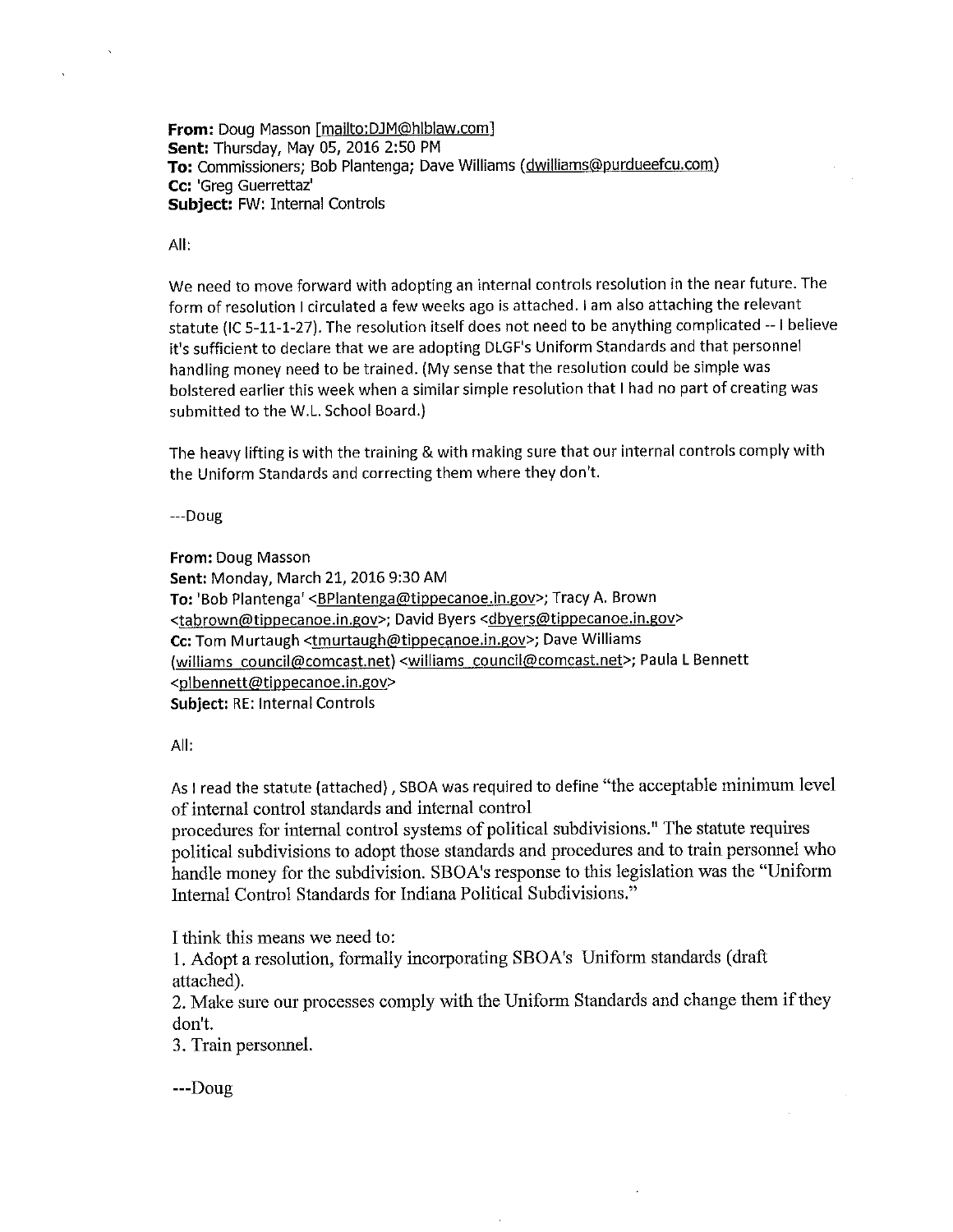From: Bob Plantenga [mailto:BPlantenga@tippecanoe.in.gov] Sent: Monday, March 21, 2016 9:17 AM To: Tracy A. Brown <tabrown@tippecanoe.in.gov>; David Byers <dbyers@tippecanoe.in.gov> Cc: Tom Murtaugh <tmurtaugh@tippecanoe.in.gov>; Dave Williams lwilliams council@comcast.net) <wiliiams council@comcast.net>; Paula L Bennett <plbennett@tippecanoe.in.gov>; Doug Masson <DJM@hlblaw.com> Subject: RE: Internal Controls

Tracy:

 $\chi^2$  ).

II know watching the video is just the first step. My thinking was that we could have someone sit in on with departments which take in money to view the video and then we could have <sup>a</sup> discussion with them to go over their individual procedures to see if we can help them findany flaws in their procedures. it appears to me that individual department procedures need to be impiemented into the county's policy. But <sup>I</sup> think the video is <sup>a</sup> good starting point for departments to examine their own procedures.

# Robert A. Plantenga

Tippecanoe County Auditor

From: Tracy A. Brown Sent: Friday, March 18, 2016 3:33 PM **To: David Byers** Cc: Bob Piantenga; Tom Murtaugh; Dave Williams (williams council@comcast.net); Paula <sup>L</sup> Bennett; Doug Masson (dim@hlblaw.com) Subject: Re: Internal Controls

 have had <sup>a</sup> conversation with Doug Masson in regards to this issue. it is my understanding that the legislative requirement goes <sup>a</sup> little deeper than just watching the training video.

We are also required to develop policies as well. I will have another conversation with Doug about the issue when he returns next week.

**Tracy** 

Sent from my iPad

On Mar 18, 2016, at 2:06 PM, David Byers <dbvers@tippecanoe.in.gov> wrote:

According to the new rules this has to be done, saying that, Bob do you want to lead this on the training, or have Paula start setting something up?

From: Bob Plantenga Sent: Wednesday, February 17, 2016 7:53 AM To: David Byers; Tom Murtaugh; Tracy A. Brown; Dave Williams (williams council@comcast.net)